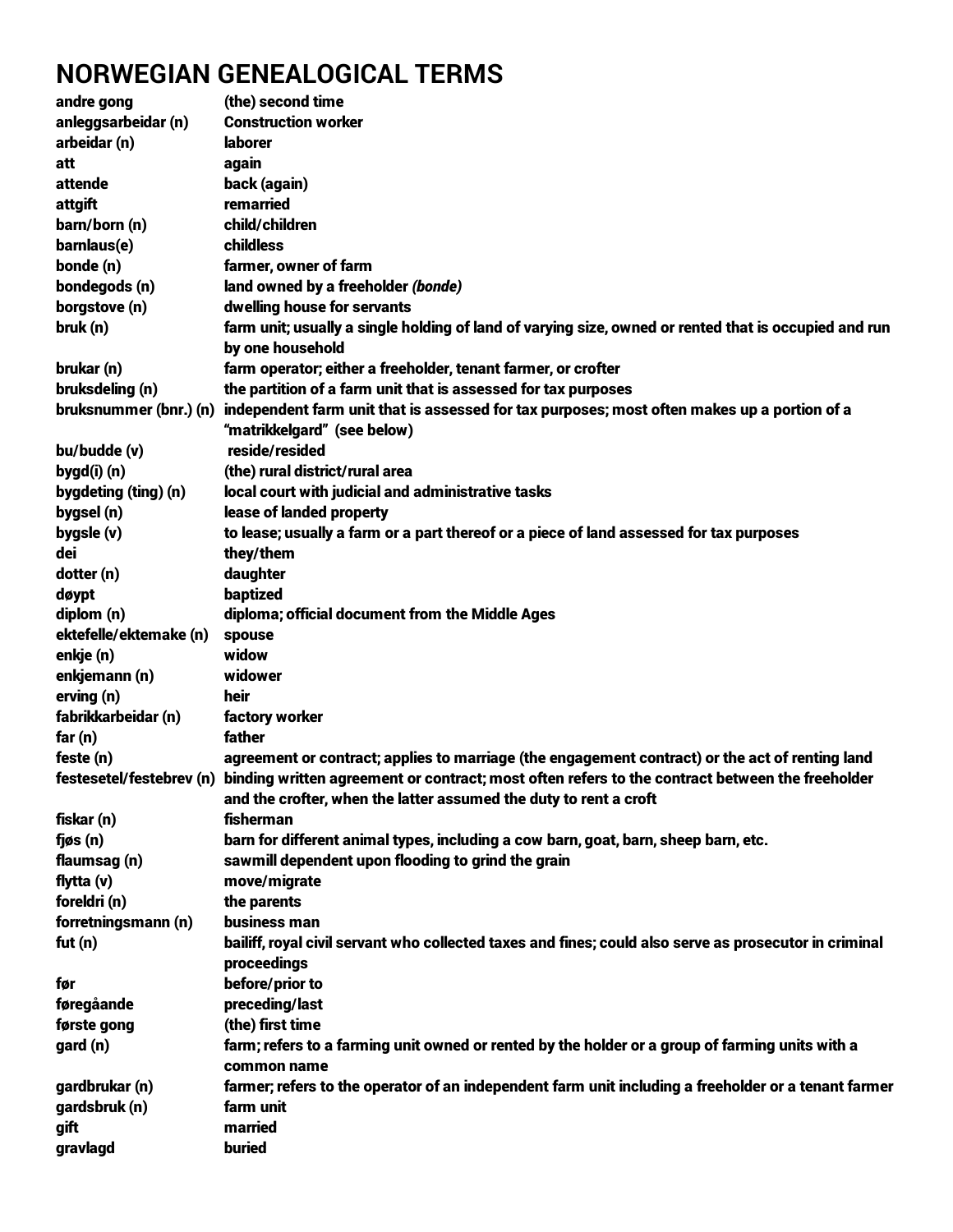| hans                                                                            | his                                                                                                       |  |
|---------------------------------------------------------------------------------|-----------------------------------------------------------------------------------------------------------|--|
| hennar                                                                          | her                                                                                                       |  |
| huslyd (n)                                                                      | household/family                                                                                          |  |
| husmann (n)                                                                     | crofter; a person who rented land that was not assessed for tax purposes. The rent was paid               |  |
|                                                                                 | through work performance                                                                                  |  |
| husmannsplass (n)                                                               | croft; farm unit located on land not assessed for taxation                                                |  |
| høgmellomalder (n)                                                              | the High Middle Ages (Ca. 1030-1350 AD)                                                                   |  |
| Ť                                                                               | at/on/in                                                                                                  |  |
| ikkje                                                                           | not                                                                                                       |  |
| innerst (n)                                                                     | a person who rented a room and formed a separate household; residing servant                              |  |
| jente (n)                                                                       | girl/single woman                                                                                         |  |
| jarnalder (n)                                                                   | the Iron Age (ca. 500 BC-550 AD)                                                                          |  |
| jordebok (n)                                                                    | public land register                                                                                      |  |
| jordkjellar/kjellar (n)                                                         | house fully or partly dug down in the ground used for the storage of food, especially root crops;         |  |
|                                                                                 | could also refer to the basement of the dwelling house                                                    |  |
| kanskje                                                                         | perhaps                                                                                                   |  |
| kilometer (n)                                                                   | kilometer; 1 k. = 0,62 mile                                                                               |  |
|                                                                                 |                                                                                                           |  |
| kjend som                                                                       | known as                                                                                                  |  |
| kone (n)                                                                        | wife                                                                                                      |  |
| kongeskøyte (n)                                                                 | warranty deed issued by the King; including landed property belonging to the King, clerical               |  |
|                                                                                 | institutions and other public property                                                                    |  |
| kontormann (n)                                                                  | office clerk                                                                                              |  |
| korn (n)                                                                        | grain                                                                                                     |  |
| kring                                                                           | approximately                                                                                             |  |
| kår (n)                                                                         | life allowance given to the retired farm couple by the buyer on the cession of the estate, usually        |  |
|                                                                                 | including having a room or a building on the farm at their disposal and access to a certain amount        |  |
|                                                                                 | of fuel, farm produce, animals, etc.                                                                      |  |
| kårkone (n)                                                                     | retired farmer's or crofter's wife/widow                                                                  |  |
| kårmann (n)                                                                     | retired farmer or crofter                                                                                 |  |
| kårstove (n)                                                                    | retired farmer's residence                                                                                |  |
| lagrette (n)                                                                    | jury                                                                                                      |  |
| landskyld (n))                                                                  | annual rent on individual assessed parcels of land; also employed to measure the size of the farm         |  |
|                                                                                 | unit and as a basis for taxation                                                                          |  |
| laup (n)                                                                        | unit of measure and weight system; usually measured in butter. The unit had regional variations,          |  |
|                                                                                 | but one laup usually was equivalent to a weight of 15,4 kg. or 34 pounds and 16,2 liters, equivalent      |  |
|                                                                                 | to a little less than four gallons. It also refers to landed property units that gave 1 laup of butter or |  |
|                                                                                 | an equivalent sum in annual rent.                                                                         |  |
| lauskar (n)                                                                     | single man                                                                                                |  |
| lauve (v)                                                                       | the action of collecting foliage from trees for animal fodder                                             |  |
| legd (n)                                                                        | a system of poor relief that existed in rural areas in Norway before the introduction of social           |  |
|                                                                                 | welfare defined by a number of farm units designed to take care of paupers                                |  |
| legdelem (n)                                                                    | pauper; usually were cared for by farm families that made up a "legd" (see above)                         |  |
| leidang (n)                                                                     | a naval defense organization originating in the era of the unification of Norway in the 9th century       |  |
|                                                                                 | AD until the late Middle Ages, including the organization of a fleet of conscripted warships by           |  |
|                                                                                 |                                                                                                           |  |
|                                                                                 | peasants in a "skipreide" (see below)                                                                     |  |
| leiglending (n)                                                                 | tenant farmer; a person renting a farm or a farm unit that is assessed for tax purposes                   |  |
| leiglendingsbruk (n)                                                            | tenant farm                                                                                               |  |
| likeins                                                                         | as well                                                                                                   |  |
| lækjar (n)                                                                      | <b>Medical Doctor</b>                                                                                     |  |
| lærar (n)                                                                       | school teacher                                                                                            |  |
| løe (n)                                                                         | building for storing hay and grain                                                                        |  |
| makeskifte/makebyte (n) exchange of deeds (where two farmers change properties) |                                                                                                           |  |
| mann(n)                                                                         | man                                                                                                       |  |
| matrikkel (n)                                                                   | public record or land register; include farm units that were assessed for tax purposes                    |  |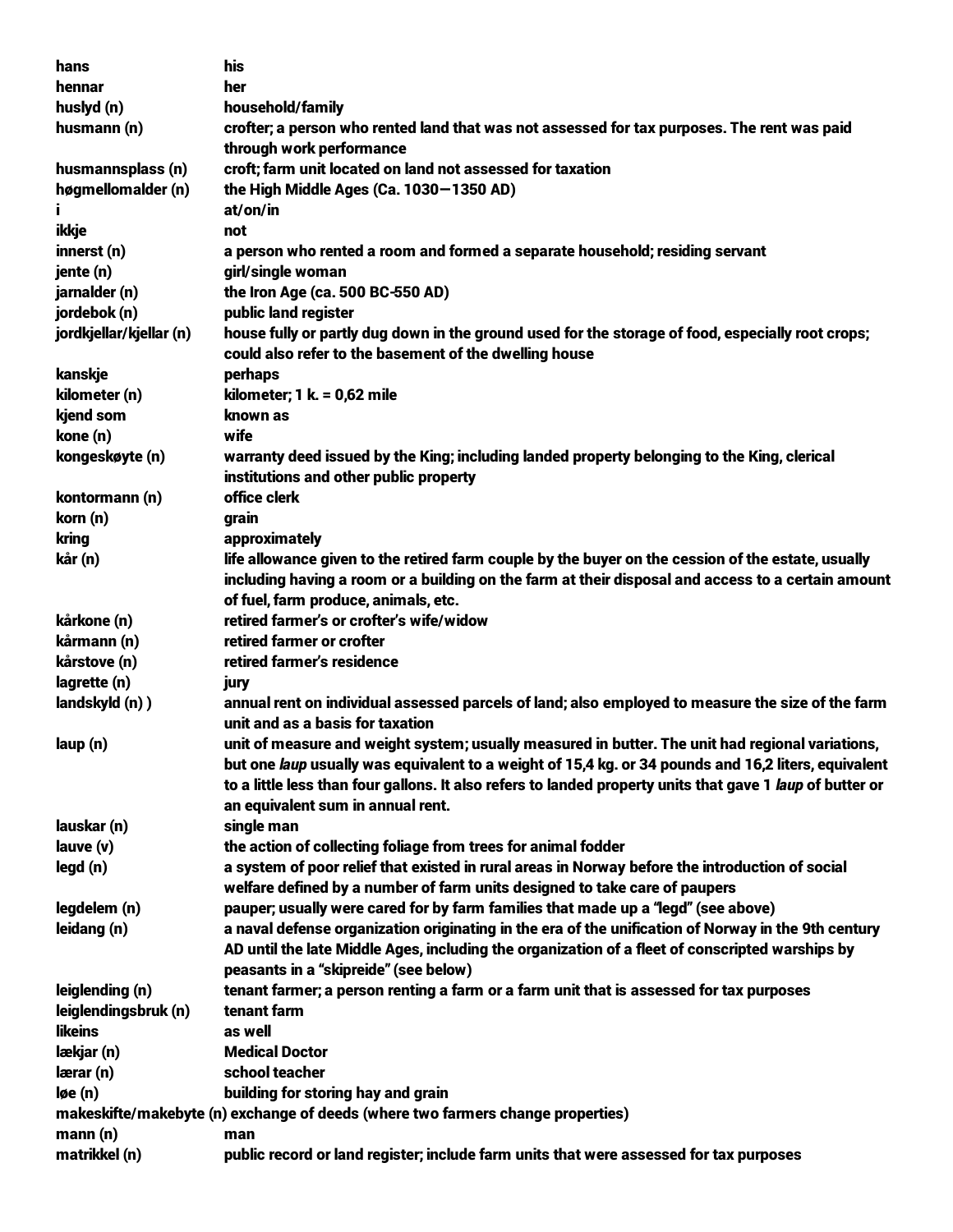| matrikkelgard (n)      | a farm listed in a public record or land register with a separate farm number; may consist of<br>several "bruksnummer" (farm units), see above                                                                                                                  |
|------------------------|-----------------------------------------------------------------------------------------------------------------------------------------------------------------------------------------------------------------------------------------------------------------|
|                        | makeskifte/makebyte (n) exchange of deeds (where two farmers change properties)                                                                                                                                                                                 |
| me                     | we                                                                                                                                                                                                                                                              |
| mekanikar (n)          | mechanic                                                                                                                                                                                                                                                        |
| mellomalderen (n)      | the Middle Ages (approx. 550–1536 AD)                                                                                                                                                                                                                           |
| mor(n)                 | mother                                                                                                                                                                                                                                                          |
| mål(n)                 | acreage unit for field and meadow; could vary greatly from region to region; about 1/4 of an acre                                                                                                                                                               |
| månadsmatabol (n)      | landed unit in use during the Middle Ages, equivalent to an annual rent of 1 laup smør; 1 m. = 1<br>såldsåd                                                                                                                                                     |
| namn(n)                | name                                                                                                                                                                                                                                                            |
| naust (n)              | boathouse                                                                                                                                                                                                                                                       |
| nemne (v)              | mention                                                                                                                                                                                                                                                         |
| nok                    | apparently, enough                                                                                                                                                                                                                                              |
| nokre                  | some/several                                                                                                                                                                                                                                                    |
| odelsrett (n)          | allodial right; a certain right to own landed property because the person in question or his/her<br>ancestors have owned it for a certain period of time; includes the right to redeem the property<br>from another owner if the land is sold out of the family |
| odelsgods (n)          | landed property subject to allodial rights                                                                                                                                                                                                                      |
| og                     | and                                                                                                                                                                                                                                                             |
| og/også                | also                                                                                                                                                                                                                                                            |
| om lag                 | approximately                                                                                                                                                                                                                                                   |
| oppsitjar (n)          | the person operating a farm unit                                                                                                                                                                                                                                |
| overføre (v)           | hand down, transfer (property, etc.)                                                                                                                                                                                                                            |
| paktar (n)             | tenant                                                                                                                                                                                                                                                          |
| parfolk (n)            | couple                                                                                                                                                                                                                                                          |
| plass (n)              | croft                                                                                                                                                                                                                                                           |
| prestebol (n)          | pastor's domicile or farm that belonged to the pastor                                                                                                                                                                                                           |
| prestebordsgods (n)    | landed property connected with the pastoral office                                                                                                                                                                                                              |
| рă                     | on/at/in                                                                                                                                                                                                                                                        |
| seinmellomalder (n)    | the late Middle Ages (approx. 1350–1536 AD)                                                                                                                                                                                                                     |
| sist(e)                | last                                                                                                                                                                                                                                                            |
| sjukepleiar (n)        | nurse                                                                                                                                                                                                                                                           |
| sjå                    | see                                                                                                                                                                                                                                                             |
| skav (n)               | peeled bark used as animal fodder in times of emergency                                                                                                                                                                                                         |
| skifte (n)             | administration or distribution of an estate                                                                                                                                                                                                                     |
| skild(e)               | divorced                                                                                                                                                                                                                                                        |
| skipreide (n)          | originally a geographical defense unit in which peasants were responsible for the equipment and<br>peopling of ships; later developing into an organization built around a ting, a local self-ruling unit                                                       |
| skomakar (n)           | shoemaker                                                                                                                                                                                                                                                       |
| skreddar (n)           | tailor                                                                                                                                                                                                                                                          |
| skrede (n)             | landslide, avalanche                                                                                                                                                                                                                                            |
| skyld (n)              | figure indicating size and tax value of farm unit                                                                                                                                                                                                               |
| skylddeling (n)        | the division of a holding into one or more parcels; the assessed value of the holding prior to                                                                                                                                                                  |
|                        | division was reduced accordingly and the boundaries for the new property were determined at the<br>division                                                                                                                                                     |
| skøyte (n)             | deed                                                                                                                                                                                                                                                            |
| slåtte, slåttemark (n) | pasture                                                                                                                                                                                                                                                         |
| smørskyld, skatteskyld | basis for the taxation of landed property; used for the first time in the public register of 1665/1666                                                                                                                                                          |
| småbruk                | smaller freehold                                                                                                                                                                                                                                                |
| småbrukar (n)          | farm operator of a smaller freehold                                                                                                                                                                                                                             |
| snikkar (n)            | carpenter                                                                                                                                                                                                                                                       |
| snøskrede (n)          | snow slide/snow avalanche                                                                                                                                                                                                                                       |
| som                    | as/who/which                                                                                                                                                                                                                                                    |